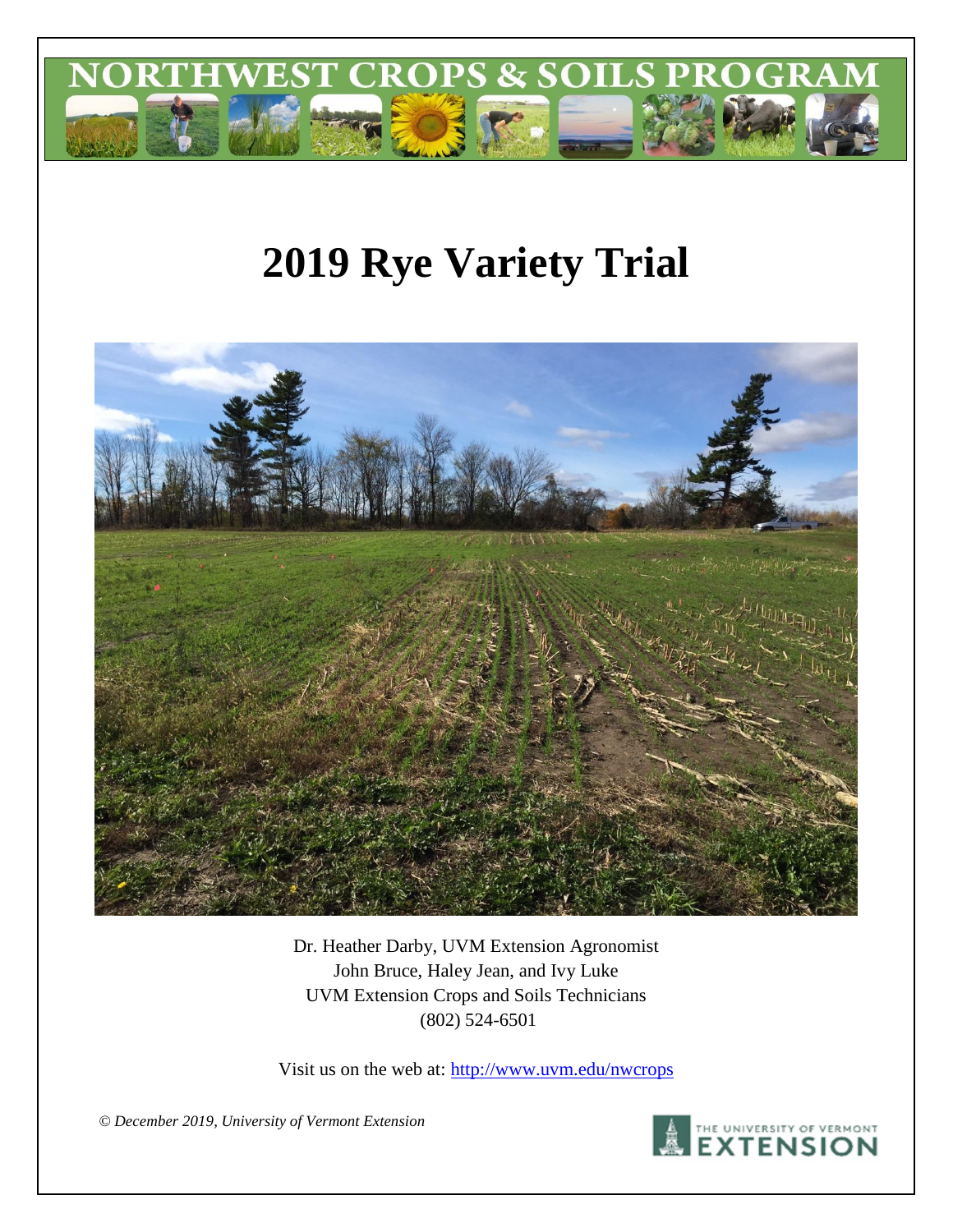#### **2019 RYE VARIETY TRIAL Dr. Heather Darby, University of Vermont Extension heather.darby[at]uvm.edu**

The interest in growing cereal rye for grain to be sold as cover crop seed, or to other value-added markets (distillers and bakers), has increased considerably across the Northeast region. As a result, farmers and endusers are requesting yield and quality information on cereal rye varieties. In 2019, University of Vermont Extension Northwest Crops and Soils (NWCS) Program conducted a variety trial to evaluate yield and quality of cereal rye. The varieties were Wren's Abruzzi, Helltop, Bono, Merced, Dolero, Hazlet, Danko, Brassetto, ND Dylan, Huron, Musketeer, Aroostook, Guardian, Wheeler, and Spooner.

## **MATERIALS AND METHODS**

The experimental design was a randomized complete block with treatment plots replicated four times. Treatments were fifteen varieties of cereal rye including Wren's Abruzzi, Helltop, Bono, Merced, Dolero, Hazlet, Danko, Brassetto, ND Dylan, Huron, Musketeer, Aroostook, Guardian, Wheeler, and Spooner (Table 2). The field was plowed, disked, and prepared with a spike tooth harrow to prepare the seedbed for planting. The plots were planted with a Great Plains cone seeder on 22-Sep 2018; plots were 5' x 20' (Table 1). In the spring, winter survival was assessed for the cereal rye varieties on 6-May. Each plot was scored on a scale of 1 to 5, with 1 indicating 0-20% survival and 5 indicating 81-100% survival. Prior to harvest, on 30-Jul 2019, three plant heights per plot were measured and ergot severity was assessed for each plot. For ergot assessment, two 1ft<sup>2</sup> quadrats were cut from each plot and a percent total of ergot infected spikes were recorded.

|                                 | <b>Borderview Research Farm, Alburgh, VT</b> |  |  |  |
|---------------------------------|----------------------------------------------|--|--|--|
| Soil Type                       | Benson rocky silt loam                       |  |  |  |
| Previous Crop                   | Corn                                         |  |  |  |
| <b>Tillage Operations</b>       | Fall plow, disc, and spike tooth harrow      |  |  |  |
| Harvest Area (ft.)              | $5 \times 20$                                |  |  |  |
| Seeding Rate (live seeds $m2$ ) | 350                                          |  |  |  |
| Replicates                      | 4                                            |  |  |  |
| <b>Planting Date</b>            | 22-Sep 2018                                  |  |  |  |
| <b>Harvest Date</b>             | 30-Jul 2019                                  |  |  |  |

| Table 1: Agronomic and trial information for the rye cover crop variety trial, 2017-2018. |  |  |
|-------------------------------------------------------------------------------------------|--|--|
|                                                                                           |  |  |
|                                                                                           |  |  |

Grain plots were harvested at the Alburgh site with an Almaco SPC50 plot combine on 30-Jul. Following harvest, seed was cleaned with a small Clipper M2B cleaner (A.T. Ferrell, Bluffton, IN). Grain moisture, test weight, and yield were calculated. An approximate one-pound subsample was collected to determine quality. Quality measurements included standard testing parameters used by commercial mills. Test weight was measured by the weighing of a known volume of grain. Once test weight was determined, the samples were then ground into flour using the Perten LM3100 Laboratory Mill. At this time, flour was evaluated for its protein content, falling number, and mycotoxin levels. Grains were analyzed for protein content using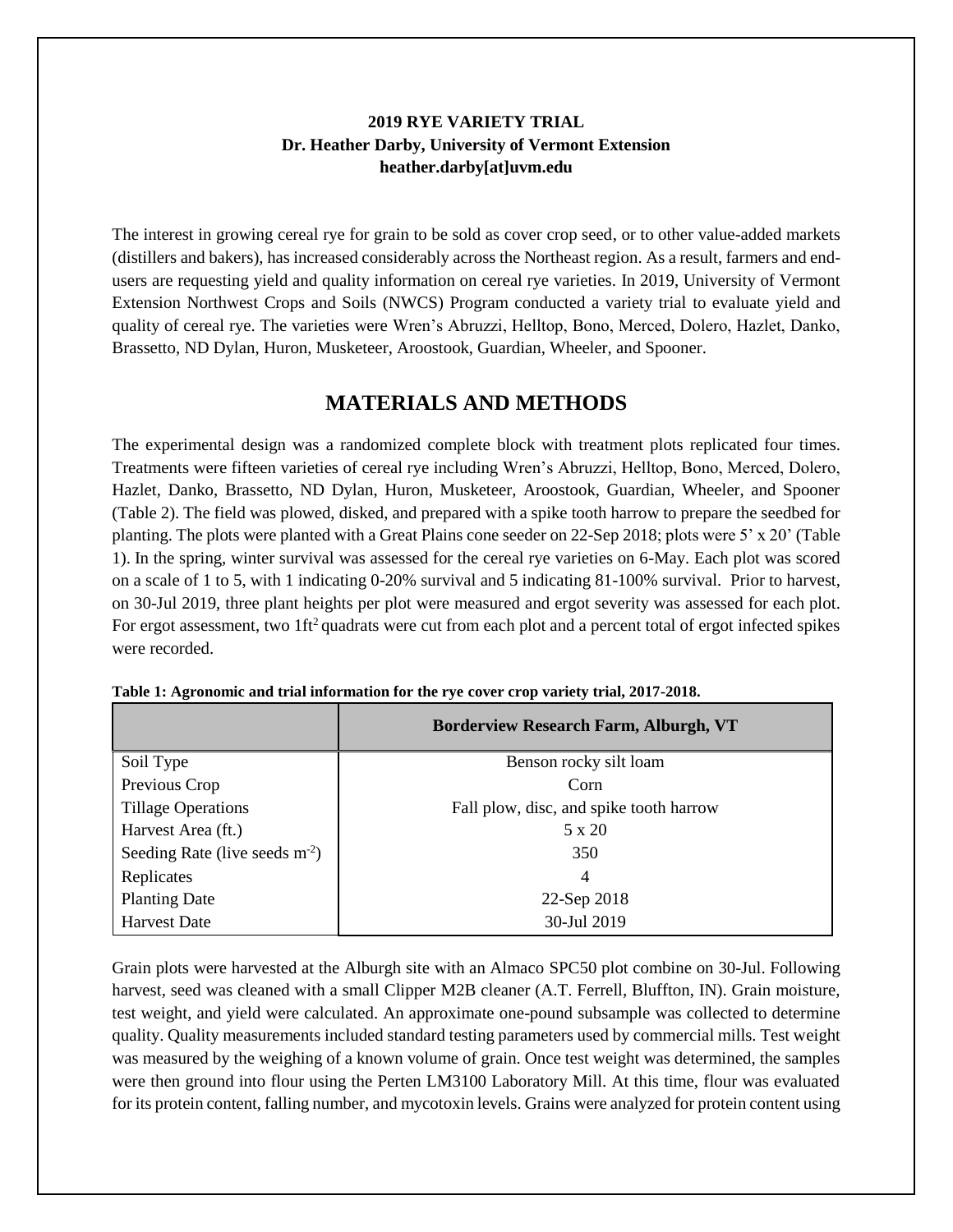the Perten Inframatic 8600 Flour Analyzer. The determination of falling number (AACC Method 56-81B, AACC Intl., 2000) was measured on the Perten FN 1500 Falling Number Machine. The falling number is related to the level of sprout damage that has occurred in the grain. It is measured by the time it takes, in seconds, for a stirrer to fall through a slurry of flour and water to the bottom of the tube. Deoxynivalenol (DON) analysis was done using Veratox DON 5/5 Quantitative test from the NEOGEN Corp. This test has a detection range of 0.5 to 5 ppm. Samples with DON values greater than 1 ppm are considered unsuitable for human consumption.

| <b>Variety</b>   | Source                      |
|------------------|-----------------------------|
| Wrens Abruzzi    | <b>Hancock Seed Company</b> |
| Helltop          | Nordic Seed                 |
| <b>Bono</b>      | Albert Lea Seed             |
| Merced           | Hearne Seed                 |
| Dolero           | Albert Lea Seed             |
| Hazlet           | SeCan                       |
| Danko            | Knight Seed                 |
| <b>Brassetto</b> | Seedway LLC                 |
| ND Dylan         | Seedway LLC                 |
| Huron            | Kings AgriSeed              |
| Musketeer        | Saved Seed; Alburgh, VT     |
| Aroostock        | Albert Lea Seed             |
| Guardian         | LaCrosse Seed               |
| Wheeler          | Moore Seed Farm             |
| Spooner          | Albert Lea Seed             |

**Table 2. Winter rye varietal information, Alburgh, VT, 2019.**

Stand characteristics were analyzed using mixed model analysis using the mixed procedure of SAS (SAS Institute, 1999). Replications within the trial were treated as random effects, and treatments were treated as fixed. Treatment mean comparisons were made using the Least Significant Difference (LSD) procedure when the F-test was considered significant  $(p<0.10)$ .

Variations in project results can occur because of variations in genetics, soil, weather, and other growing conditions. Statistical analysis makes it possible to determine whether a difference among treatments is real or whether it might have occurred due to other variations in the field. At the bottom of each table, a LSD value is presented for each variable (e.g. yield). Least Significant Differences (LSD's) at the 10% level of probability are shown. Where the difference between two treatments within a column is equal to or greater than the LSD value at the

| <b>Treatment</b> | Yield |
|------------------|-------|
| A                | 2100* |
| B                | 1900* |
| C                | 1700  |
| LSD <sub>1</sub> | 300   |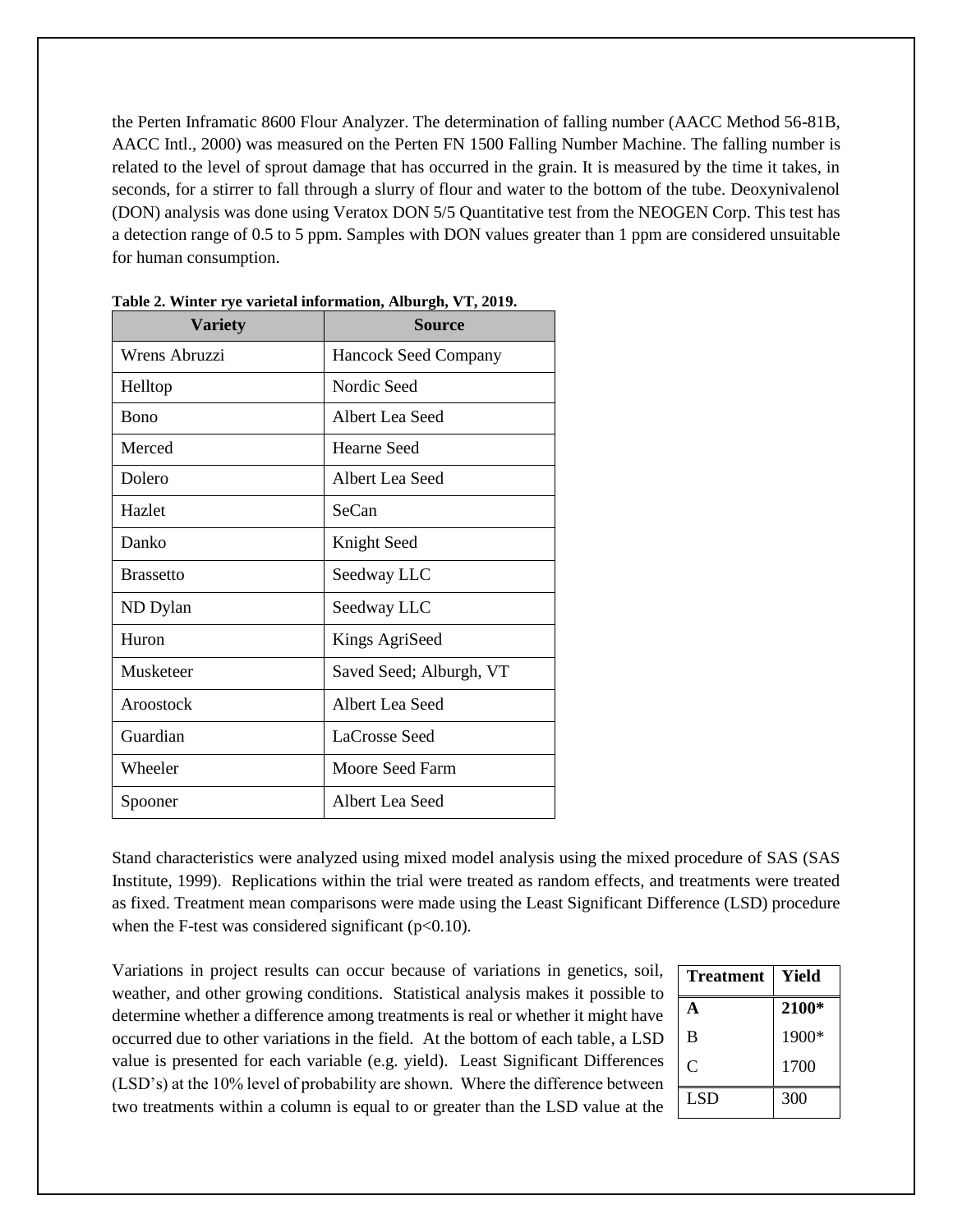bottom of the column, you can be sure in 9 out of 10 chances that there is a real difference between the two values. Treatments that were not significantly lower in performance than the highest value in a particular column are indicated with an asterisk. In the previous example, treatment A is significantly different from treatment C but not from treatment B. The difference between A and B is equal to 200, which is less than the LSD value of 300. This means that these treatments did not differ in yield. The difference between A and C is equal to 400, which is greater than the LSD value of 300. This means that the yields of these treatments were significantly different from one another.

#### **RESULTS**

Weather data was recorded with a Davis Instrument Vantage Pro2 weather station, equipped with a WeatherLink data logger at Borderview Research Farm in Alburgh, VT. September and July had above average temperatures whereas October, April, May, and June were below average (Table 3). Growing months during the growing periods of 2018-2019 season saw below average precipitation with the exception of April and May which saw above average precipitation. There were 4637 growing degree days (GDDs) accumulated over the course of the growing season, 75 less growing degree days than the historical average.

|                                   | 2018       |         |            | 2019       |         |         |         |         |         |         |         |
|-----------------------------------|------------|---------|------------|------------|---------|---------|---------|---------|---------|---------|---------|
| Alburgh, VT                       | <b>Sep</b> | Oct     | <b>Nov</b> | <b>Dec</b> | Jan     | Feb     | Mar     | Apr     | May     | Jun     | Jul     |
| Average temperature $(^{\circ}F)$ | 63.4       | 45.8    | 32.2       | 25.4       | 15.0    | 18.9    | 28.3    | 42.7    | 53.3    | 64.3    | 73.5    |
| Departure from normal             | 2.76       | $-2.36$ | $-5.99$    | $-0.55$    | $-3.77$ | $-2.58$ | $-2.79$ | $-2.11$ | $-3.11$ | $-1.46$ | 2.87    |
|                                   |            |         |            |            |         |         |         |         |         |         |         |
| Precipitation (inches)            | 3.48       | 3.53    | 4.50       | 2.96       | 1.53    | 1.70    | 1.36    | 3.65    | 4.90    | 3.06    | 2.34    |
| Departure from normal             | $-0.16$    | $-0.07$ | 1.38       | 0.59       | $-0.52$ | $-0.06$ | $-0.85$ | 0.83    | 1.45    | $-0.63$ | $-1.81$ |
|                                   |            |         |            |            |         |         |         |         |         |         |         |
| Growing Degree Days               |            |         |            |            |         |         |         |         |         |         |         |
| $(32-95^{\circ}F)$                | 941        | 435     | 136        | 72         | 23      | 38      | 108     | 346     | 660     | 970     | 1286    |
| Departure from normal             | 83         | $-67$   | $-50$      | 72         | 23      | 38      | 108     | $-38$   | $-96$   | $-44$   | 88      |

**Table 3. Temperature and precipitation summary for Alburgh, VT, 2018 and 2019.**

Based on weather data from a Davis Instruments Vantage Pro2 with WeatherLink data logger. Historical averages are for 30 years of NOAA data (1981-2010) from Burlington, VT. [\(http://www.nrcc.cornell.edu/page\\_nowdata.html\)](http://www.nrcc.cornell.edu/page_nowdata.html).

Winter survival was measured in the spring of 2019 and is presented on a 1-5 scale, 1 showing severe winter kill in plots and 5 showing little to no winter kill within plots. There were significant differences between some of the varieties in terms of survival (Table 4). Musketeer had the highest survival, but was statistically similar, in descending order, to Huron, Guardian, Danko, Spooner, Brasetto, ND Dylan, Dolero, Bono, and Wheeler. Wrens Aburzzi and Merced had the lowest winter survival, with nearly complete winterkill, and as a result, no yield or quality data was collected for either variety.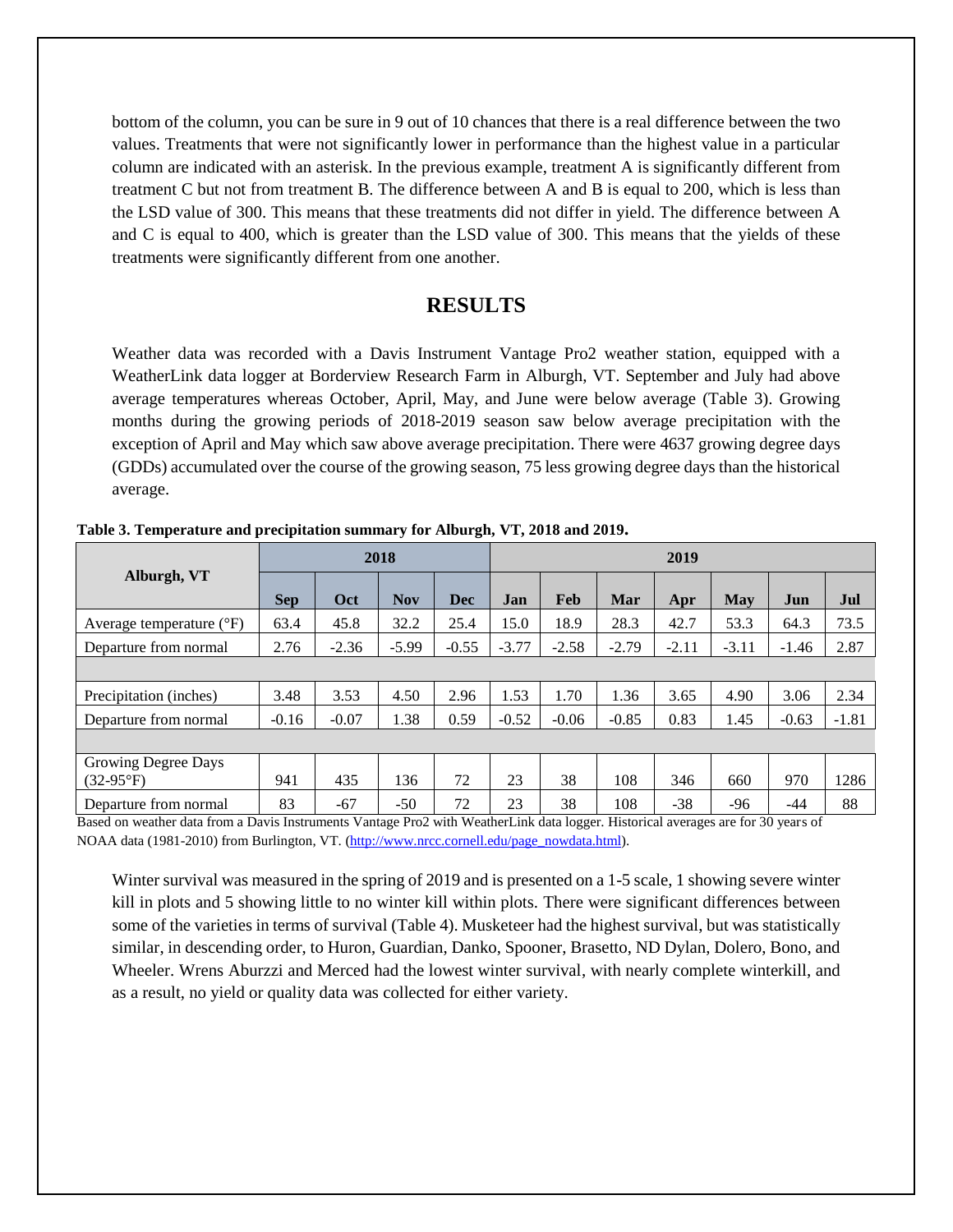|                 | Winter survival         |
|-----------------|-------------------------|
| Variety         | 1 to 5 rating $\dagger$ |
| Aroostook       | 1.25                    |
| Bono            | $2.75*$                 |
| <b>Brasetto</b> | $3.25*$                 |
| Danko           | $3.25*$                 |
| Dolero          | $3.00*$                 |
| Guardian        | $3.25*$                 |
| Hazlet          | 1.50                    |
| Helltop         | 2.50                    |
| Huron           | $3.50*$                 |
| Merced          | 1.00                    |
| Musketeer       | 4.25                    |
| ND Dylan        | $3.00*$                 |
| Spooner         | $3.25*$                 |
| Wheeler         | $2.75*$                 |
| Wrens Abruzzi   | 1.00                    |
| Trial mean      | 2.63                    |
| LSD(0.01)       | 1.64                    |

**Table 4. Winter survival for winter rye varieties, Alburgh, VT, 2019.**

†Winter survival rated on a 1 to 5 scale where  $1 = 0-20\%$  survival,  $2 = 21-40\%$ ,  $3 = 41-60\%$ ,  $4 = 61-80\%$  and  $5 = 81-100\%$  survival.

Heights, lodging, yield, test weight, and amount of ergot present was measured prior to cereal rye harvest (Table 5). There were significant differences in heights, lodging, yield, and ergot. Huron was the tallest variety at 144 cm, yet was amongst the varieties experiencing the most lodging at 2.00%. The average height within the variety trial was 123 cm. Variety Bono experienced very minimal lodging. It is also worth noting that lodging was very low throughout the trial, with highest amounts seen with ND Dylan showing only 2.89% lodging for the growing season. The average lodging for the trial was 1.18%. Yields are presented at 13.5% moisture. Yields ranged between 480 and  $3674$  lbs ac<sup>-1</sup> with Brasetto and Dolero as the top performing varieties. Brassetto had no ergot present, but ten other varieties were statistically similar. Helltop and Wheeler had highest amount of ergot with 20.9% and 11.4% respectively. The ideal test weight for rye is 56 lbs bu<sup>-1</sup>; none of the varieties met or exceeded this ideal test weight. Guardian had the highest test weight (54.7 lbs bu<sup>-1</sup>), but there was no statistical difference between varieties.

**Table 5: Harvest and pre-harvest measurements of winter rye varieties, Alburgh, VT, 2019.**

|                 | Height           | <b>Lodging</b> | Yield @ 13.5% moisture        | <b>Ergot</b>  | <b>Test weight</b>             |
|-----------------|------------------|----------------|-------------------------------|---------------|--------------------------------|
| <b>Variety</b>  | cm               | $\frac{0}{0}$  | $\text{lbs}$ ac <sup>-1</sup> | $\frac{0}{0}$ | $\mathbf{lbs}\mathbf{bu}^{-1}$ |
| Aroostook       | $128$ ab         | $1.95$ ab      | 480.1 b                       | 7.00 a        | 51.2                           |
| <b>Bono</b>     | 114 ab           | 0.06a          | 2949 ab                       | 4.41 a        | 52.3                           |
| <b>Brasetto</b> | 114 ab           | $0.19$ ab      | 3674a                         | 0.00a         | 53.4                           |
| Danko           | 135 ab           | $1.00$ ab      | $2011$ ab                     | 2.34a         | 54.2                           |
| Dolero          | 98.0 b           | $0.69$ ab      | 3639 a                        | 3.30a         | 52.4                           |
| Guardian        | 106 <sub>b</sub> | $0.40$ ab      | 2570 ab                       | 2.50a         | 54.7                           |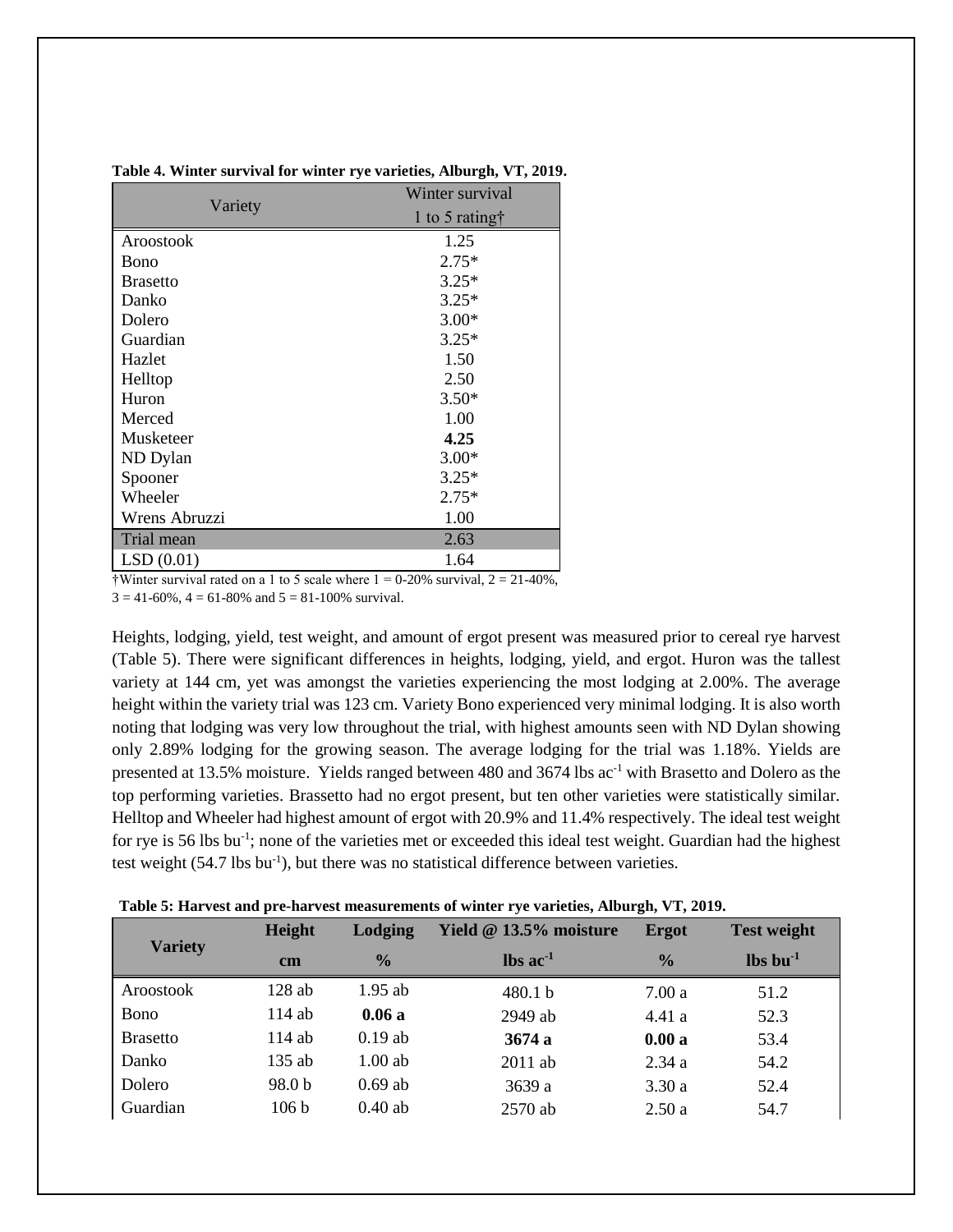| Hazlet            | $103$ ab         | $0.19$ ab         | $1605$ ab | 3.92a             | 48.4      |
|-------------------|------------------|-------------------|-----------|-------------------|-----------|
| Helltop           | 108 <sub>b</sub> | 0.25a             | 1328 ab   | 20.9 <sub>b</sub> | 52.1      |
| Huron             | 144 a            | $2.00$ ab         | 1752 ab   | 0.66a             | 52.3      |
| Musketeer         | $128$ ab         | $2.25$ ab         | $2263$ ab | 0.30a             | 53.6      |
| ND Dylan          | $129$ ab         | 2.89 <sub>b</sub> | 1412 ab   | 0.90a             | 51.3      |
| Spooner           | $131$ ab         | $1.50$ ab         | 1866 ab   | 0.44a             | 52.5      |
| Wheeler           | 143 ab           | $1.55$ ab         | 1687 ab   | 11.4 ab           | 48.5      |
| <b>Trial mean</b> | 123              | 1.18              | 2093      | 4.5               | 52.3      |
| p-value           | < 0.05           | < 0.05            | < 0.05    | < 0.05            | <b>NS</b> |

\*Treatments with an asterisk are not significantly different than the top performer in **bold**.

NS – No significant difference between treatments.

The 13 winter rye varieties were analyzed for crude protein concentration, falling number, and the vomitoxin DON (Table 6). There were significant differences in crude protein and in falling number between varieties. Overall, DON levels were low this year and all varieties had DON levels below the 0.5ppm threshold of the Veratox DON 5/5 Quantitative test (data not shown). Wheeler had the highest crude protein at 15.1%, and was significantly higher than the other varieties in the trial. Falling number ranged between 161 and 299; an ideal falling number falls around 260 seconds for most flours, however lower falling numbers around 150 seconds have been acceptable, or even preferable, to bakers while solely using rye flours. The variety with the highest falling number was Dolero at 299 seconds.

| Table 6: Grain quality for winter rye varieties, Alburgh, VT, 2019. |                 |  |  |
|---------------------------------------------------------------------|-----------------|--|--|
|                                                                     | $\sim$ 1 $\sim$ |  |  |

|                   | <b>Crude protein</b> |                       |
|-------------------|----------------------|-----------------------|
| <b>Variety</b>    | @ 12% moisture       | <b>Falling number</b> |
|                   | $\frac{6}{9}$        | <b>Seconds</b>        |
| Aroostook         | $12.7$ ab            | $277$ ab              |
| <b>B</b> ono      | 8.89c                | $269$ ab              |
| <b>Brasetto</b>   | 8.20c                | 247 abcd              |
| Danko             | 10.5 <sub>bc</sub>   | $235$ abcd            |
| Dolero            | 8.21 c               | 299 a                 |
| Guardian          | 9.81c                | $271$ ab              |
| Hazlet            | 10.2 <sub>bc</sub>   | $217$ bcde            |
| Helltop           | 10.6 <sub>bc</sub>   | $254$ abc             |
| Huron             | 9.49c                | 243 abcd              |
| <b>Musketeer</b>  | 9.69c                | 209 cde               |
| ND Dylan          | 8.91 c               | $267$ ab              |
| Spooner           | 9.75c                | 195 de                |
| Wheeler           | 15.1a                | 161e                  |
| <b>Trial mean</b> | <b>10.0</b>          | 239                   |
| p-value           | < 0001               | < 0001                |

\*Treatments with an asterisk are not significantly different than the top performer in **bold**.